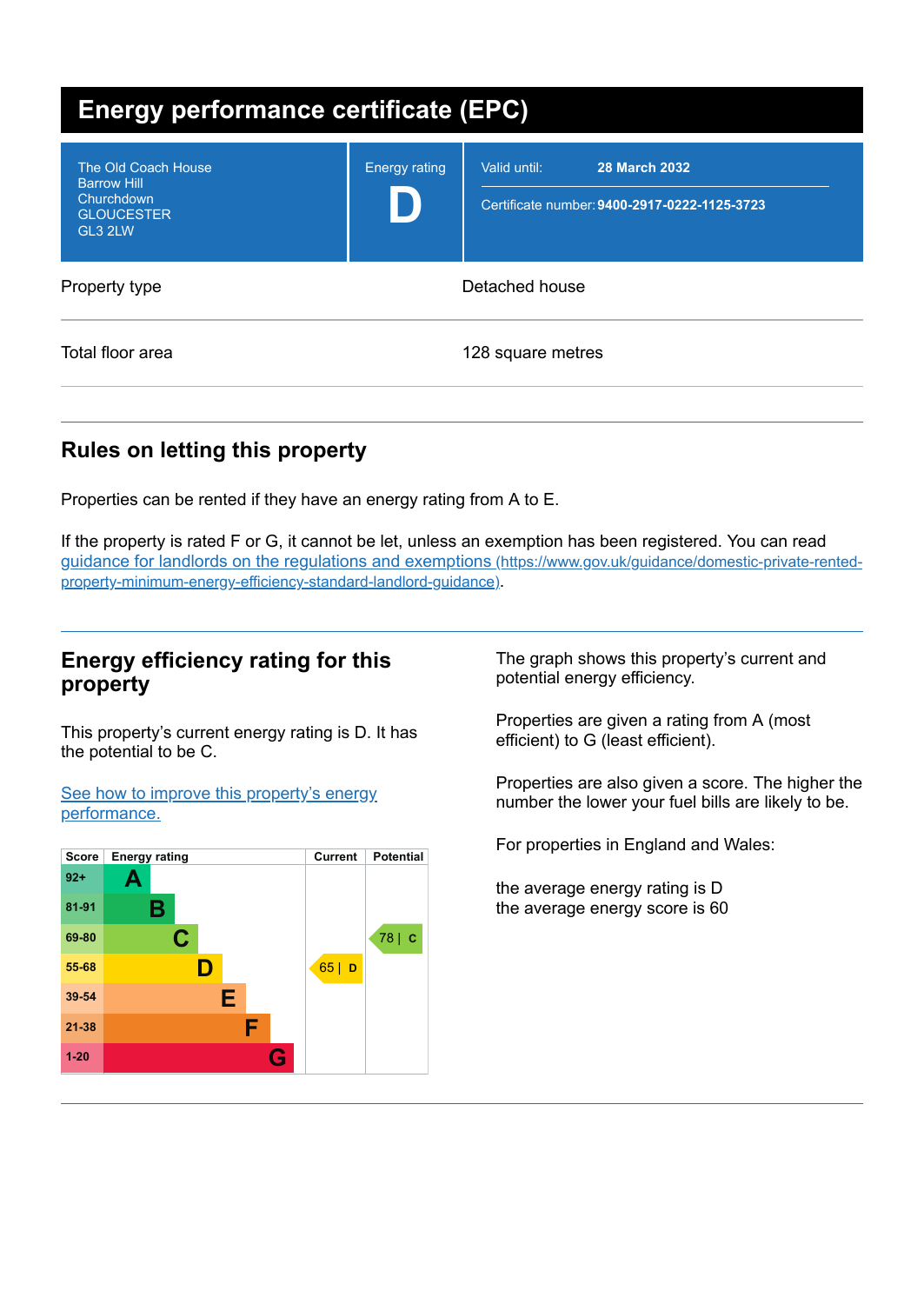# **Breakdown of property's energy performance**

This section shows the energy performance for features of this property. The assessment does not consider the condition of a feature and how well it is working.

Each feature is assessed as one of the following:

- very good (most efficient)
- good
- average
- poor
- very poor (least efficient)

When the description says "assumed", it means that the feature could not be inspected and an assumption has been made based on the property's age and type.

| <b>Feature</b>       | <b>Description</b>                             | Rating    |
|----------------------|------------------------------------------------|-----------|
| Wall                 | Solid brick, as built, no insulation (assumed) | Poor      |
| Wall                 | Cavity wall, as built, insulated (assumed)     | Good      |
| Roof                 | Pitched, insulated at rafters                  | Poor      |
| Roof                 | Flat, insulated (assumed)                      | Average   |
| Roof                 | Roof room(s), insulated                        | Good      |
| Window               | Fully double glazed                            | Good      |
| Main heating         | Boiler and radiators, mains gas                | Good      |
| Main heating control | Programmer, room thermostat and TRVs           | Good      |
| Hot water            | From main system                               | Good      |
| Lighting             | Low energy lighting in 95% of fixed outlets    | Very good |
| Floor                | Suspended, no insulation (assumed)             | N/A       |
| Floor                | Solid, no insulation (assumed)                 | N/A       |
| Secondary heating    | Room heaters, wood logs                        | N/A       |

#### **Low and zero carbon energy sources**

Low and zero carbon energy sources release very little or no CO2. Installing these sources may help reduce energy bills as well as cutting carbon emissions. The following low or zero carbon energy sources are installed in this property:

• Biomass secondary heating

#### **Primary energy use**

The primary energy use for this property per year is 203 kilowatt hours per square metre (kWh/m2).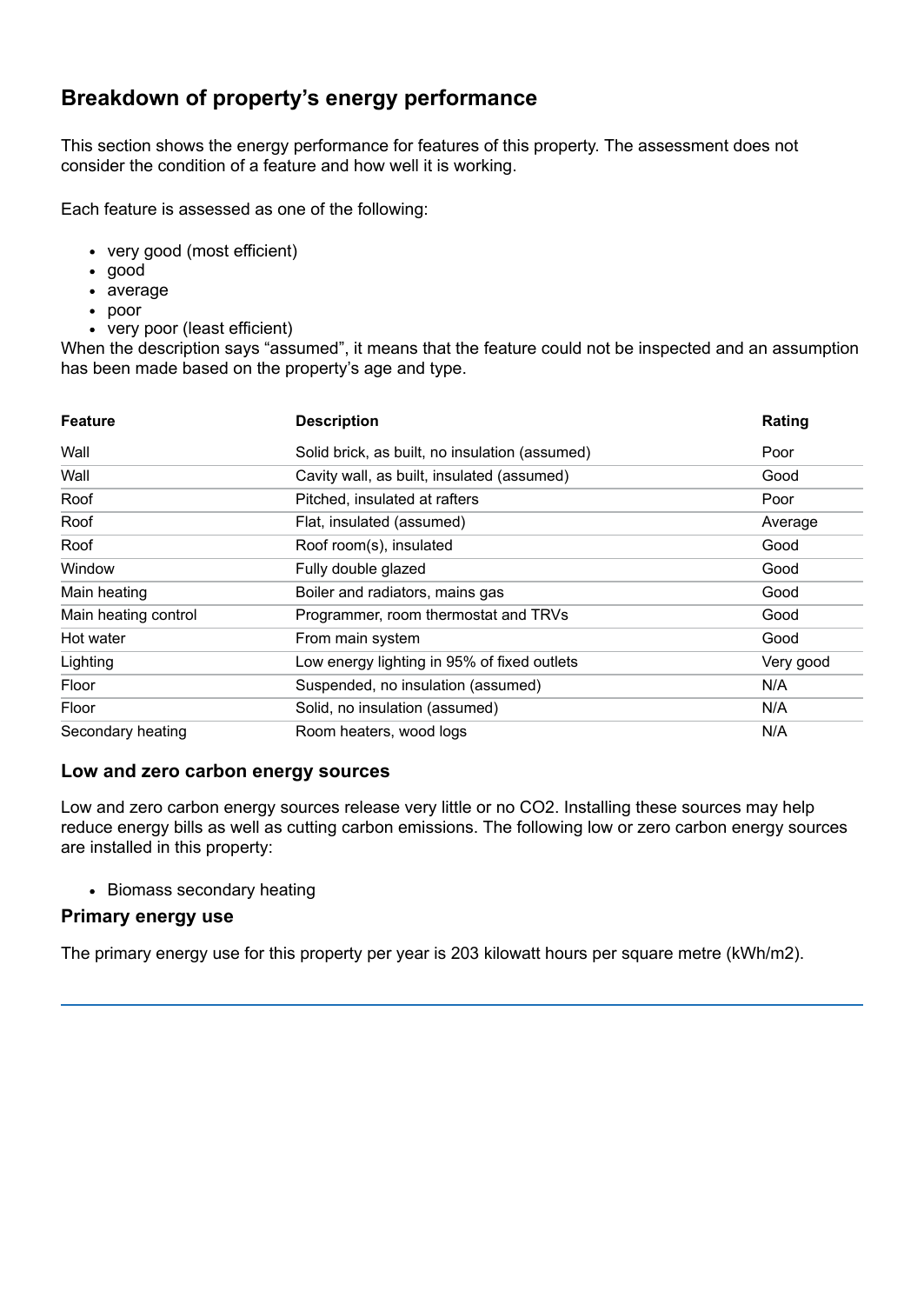| <b>Environmental impact of this</b><br>property                                                        |                 | This property produces                                                                                                                        | 4.2 tonnes of CO2 |
|--------------------------------------------------------------------------------------------------------|-----------------|-----------------------------------------------------------------------------------------------------------------------------------------------|-------------------|
| This property's current environmental impact<br>rating is D. It has the potential to be C.             |                 | This property's potential<br>production                                                                                                       | 2.4 tonnes of CO2 |
| Properties are rated in a scale from A to G<br>based on how much carbon dioxide (CO2) they<br>produce. |                 | By making the recommended changes, you<br>could reduce this property's CO2 emissions by<br>1.8 tonnes per year. This will help to protect the |                   |
| Properties with an A rating produce less CO2                                                           |                 | environment.                                                                                                                                  |                   |
| than G rated properties.                                                                               |                 | Environmental impact ratings are based on<br>assumptions about average occupancy and                                                          |                   |
| An average household<br>produces                                                                       | 6 tonnes of CO2 | energy use. They may not reflect how energy is<br>consumed by the people living at the property.                                              |                   |

# <span id="page-2-0"></span>**How to improve this property's energy performance**

Making any of the recommended changes will improve this property's energy efficiency.

If you make all of the recommended changes, this will improve the property's energy rating and score from D (65) to C (78).

| <b>Recommendation</b>                   | <b>Typical installation cost</b> | <b>Typical yearly saving</b> |
|-----------------------------------------|----------------------------------|------------------------------|
| 1. Internal or external wall insulation | £4.000 - £14.000                 | £101                         |
| 2. Floor insulation (suspended floor)   | £800 - £1.200                    | £59                          |
| 3. Solar photovoltaic panels            | £3.500 - £5.500                  | £360                         |

### **Paying for energy improvements**

Find energy grants and ways to save energy in your home. [\(https://www.gov.uk/improve-energy-efficiency\)](https://www.gov.uk/improve-energy-efficiency)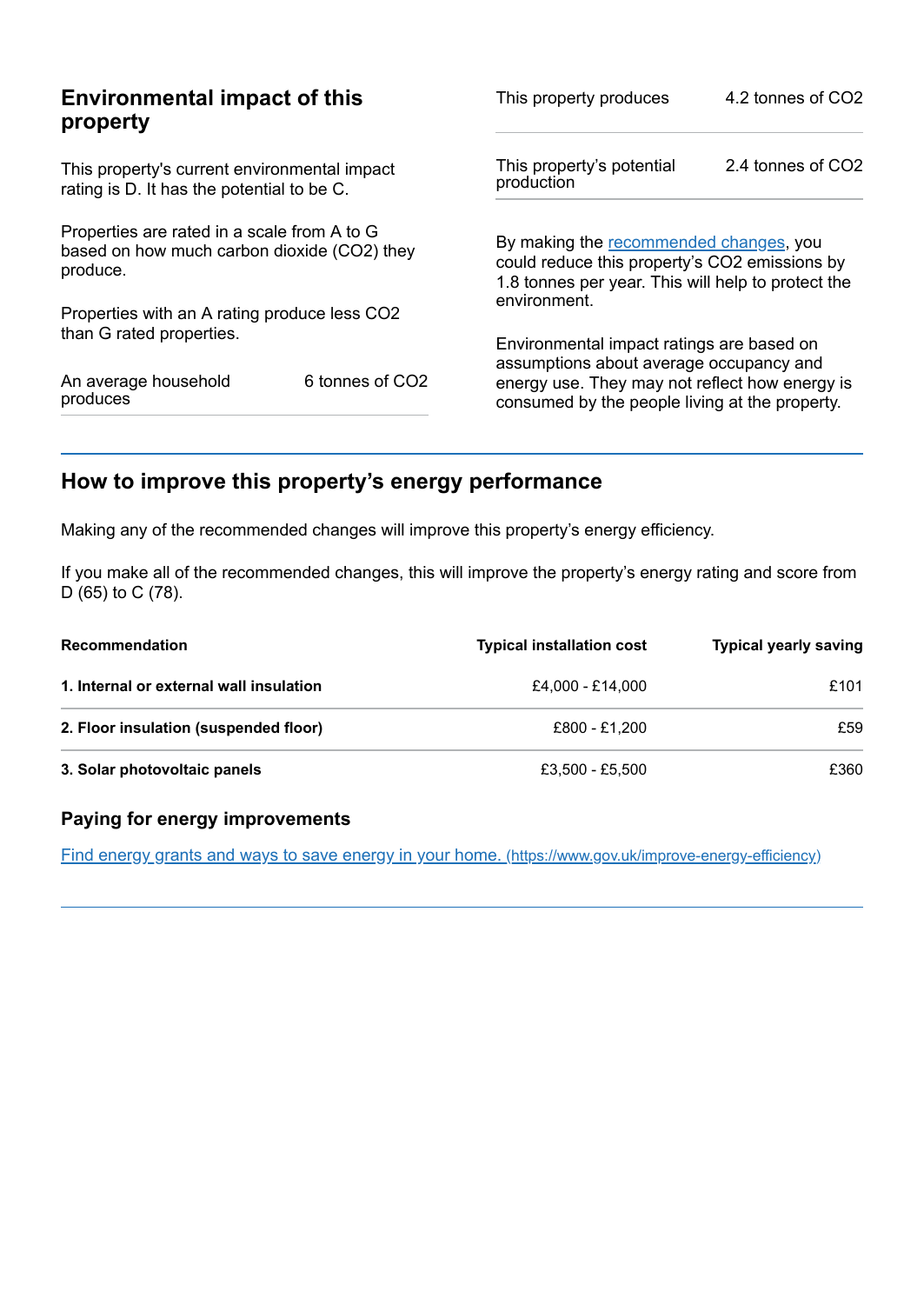# **Estimated energy use and potential savings**

| Estimated yearly energy<br>cost for this property | £987 |
|---------------------------------------------------|------|
| Potential saving                                  | £160 |

The estimated cost shows how much the average household would spend in this property for heating, lighting and hot water. It is not based on how energy is used by the people living at the property.

The estimated saving is based on making all of the [recommendations](#page-2-0) in how to improve this property's energy performance.

For advice on how to reduce your energy bills visit Simple Energy Advice [\(https://www.simpleenergyadvice.org.uk/\)](https://www.simpleenergyadvice.org.uk/).

#### **Heating use in this property**

Heating a property usually makes up the majority of energy costs.

| Estimated energy used to heat this property                                                                                                                                                                                                                                                                                                         |                                        |  |
|-----------------------------------------------------------------------------------------------------------------------------------------------------------------------------------------------------------------------------------------------------------------------------------------------------------------------------------------------------|----------------------------------------|--|
| Space heating                                                                                                                                                                                                                                                                                                                                       | 15020 kWh per year                     |  |
| Water heating                                                                                                                                                                                                                                                                                                                                       | 2205 kWh per year                      |  |
| insulation                                                                                                                                                                                                                                                                                                                                          | Potential energy savings by installing |  |
| <b>Type of insulation</b>                                                                                                                                                                                                                                                                                                                           | Amount of energy saved                 |  |
| Solid wall insulation                                                                                                                                                                                                                                                                                                                               | 2256 kWh per year                      |  |
| You might be able to receive Renewable Heat<br>Incentive payments (https://www.gov.uk/domestic-<br>renewable-heat-incentive). This will help to reduce<br>carbon emissions by replacing your existing<br>heating system with one that generates<br>renewable heat. The estimated energy required<br>for space and water heating will form the basis |                                        |  |

of the payments.